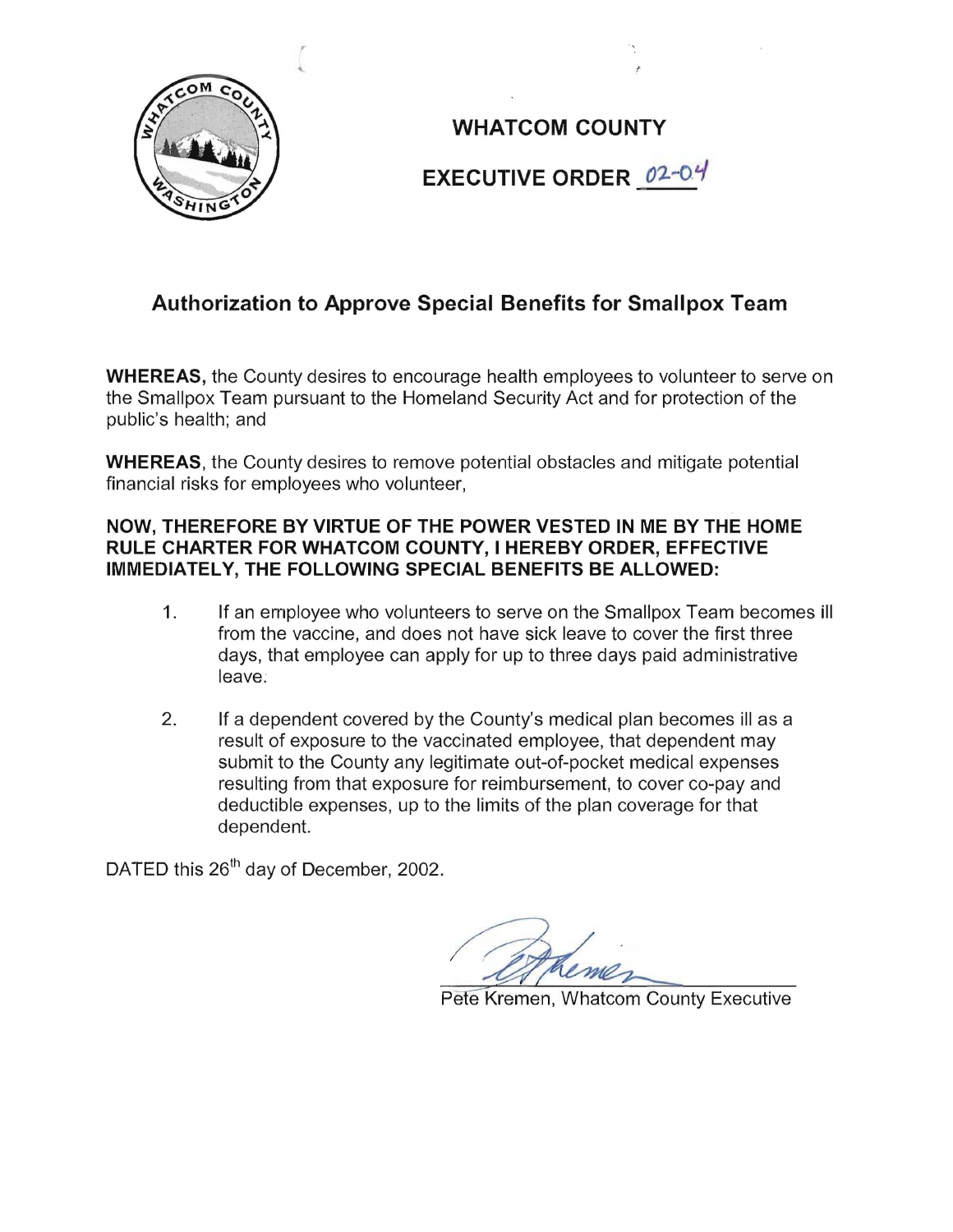### 1) Which would apply if an employee becomes ill after getting the vaccine  $-$  sick leave, workers' compensation and/or disability leave? What if the employee does not have enough sick leave?

An employee could make a claim for any illness resulting from this voluntary vaccination program under the County's workers' compensation program. Workers' compensation provides coverage for medical care and time loss for work-related injuries and illnesses. The physician for care. The County compensation program and uses Johnston and Culberson, Inc. (JCI) to administer its claims 1-800-579-1260.

An employee would charge his or her time off to sick leave for the first three days off (this would later be changed back to time loss if more than 14 days are missed from work). Time loss coverage starts after the first three days, is paid by JCI at rates set by statute [RCW] 51.32.090(5)], and will equal roughly 60% of pay (but NOT taxed). County policy (AD 43500Z) allows, but does not require, employees to use paid leave (sick, compensatory, personal holiday, vacation) to augment time loss payments so that no loss in pay results. An employee who volunteers to serve on the Smallpox Team and becomes ill from the vaccine who does NOT have sick leave to cover the first three days can apply for special administrative

Your department's Human Resources Representative, Jennifer Dubrow (50554) would work with the employee and the department to answer questions about filing claims and receiving time loss.

event an illness resulting from this vaccination program leads to disability, the disability plan, federal SSI, and/or the retirement system as applicable. would have access to benefits through workers' compensation,

An employee contracting vaccinia as a secondary contact would likely qualify for workers' compensation if there were evidence that the employee was exposed during the course of employment.

### 2) What will health insurance cover (e.g: Vaccina Immune Globulin)? What about co-pays and deductibles?

An illness resulting from a workplace exposure would be covered under workers' compensation with no co-pay or deductible required.

### 3) What if a dependent becomes ill because a vaccinated employee passed vaccinia on to them? Who pays for their health care and lost wages?

If the dependent is covered by employee's health plan, then any illness would be covered terms of that plan. If the dependent incurs out-of-pocket medical expenses due to to the employee, the dependent can submit a County for reimbursement. The County would not pay lost wages for dependents.